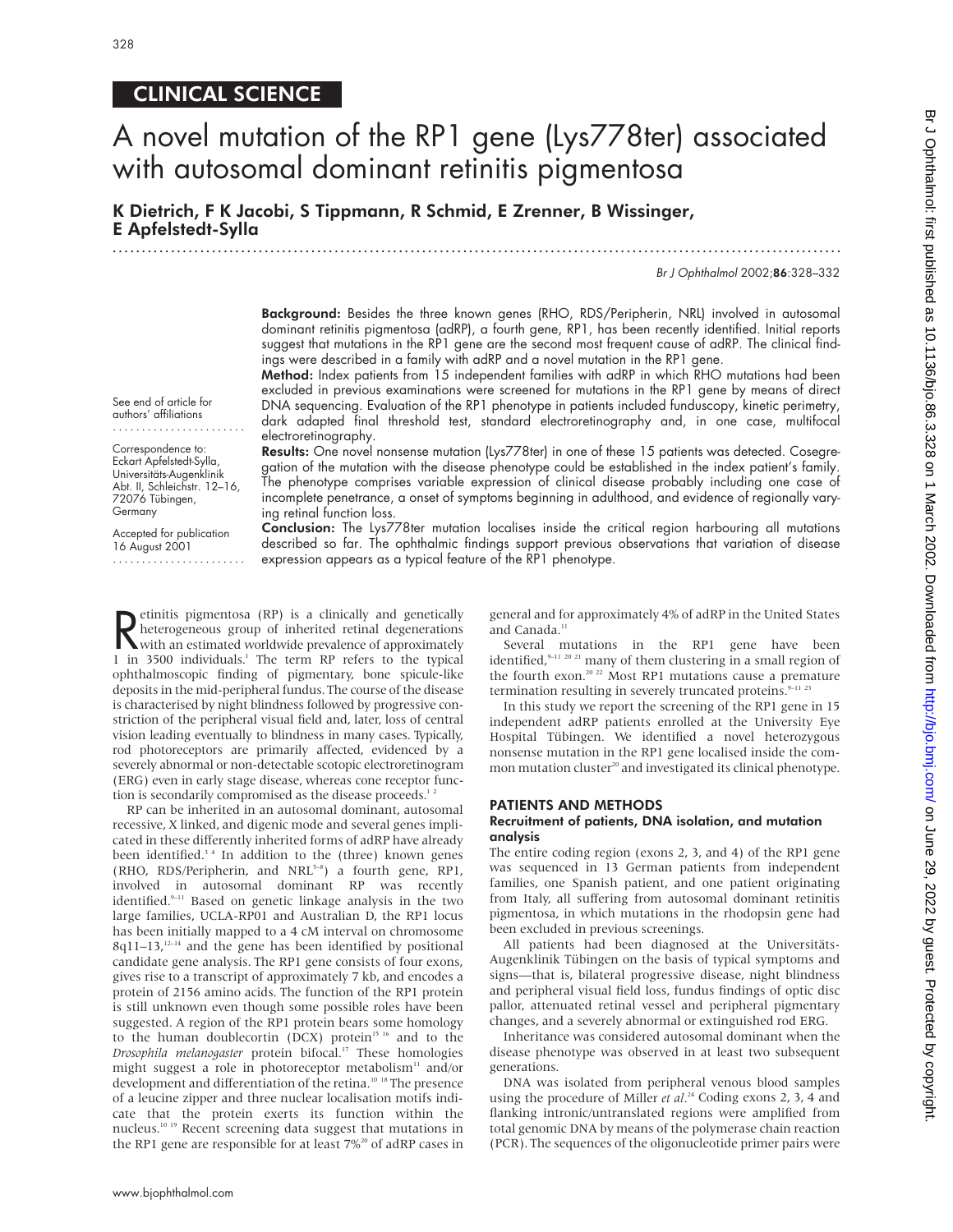derived from the published gene sequence (GenBank accession number AF128525). Exons 2 and 3 were amplified as single fragments with primer pairs 37486F/38320R and 38601F/ 39015R, respectively, using the AmpliTaq polymerase (Perkin Elmer). Exon 4 was also amplified as one single fragment (primer pairs 41118F/47616R) but using the expand long template PCR system (Boehringer Mannheim, Germany). All PCR reactions were performed under appropriate buffer and cycling conditions.

Amplified PCR products were purified by ultrafiltration using Centricon-100 columns (Millipore) according to protocols recommended by the manufacturer.

Exons 2, 3, and 4 were bidirectionally sequenced employing the big dye terminator chemistry (PE Biosystems). Sequences were all analysed with an automated ABI 377 DNA sequencer (Applied Biosystems, Foster City, CA, USA) using the fluorescent dideoxynucleotide technology. For sequence editing and alignments the LASERGENE software package (Dnastar, Madison, WI, USA) was used.

Cosegregation analysis was performed by sequencing a PCR amplified subfragment of exon 4. Sequences of oligonucleotides used for PCR reactions and DNA sequencing can be obtained from the authors on request.

# Clinical studies of the RP1 mutation phenotype

Outside medical records were obtained from two family members carrying and from one person not carrying the RP1 nonsense mutation; three affected family members were clinically investigated for phenotype after informed consent had been obtained. Phenotype analysis comprised clinical routine examination, kinetic perimetry, measurement of dark adaptation final thresholds, Ganzfeld electroretinography and, in one individual, multifocal electroretinography. Kinetic visual fields were recorded with targets V/4e, III/4e, and I/4e of a Goldmann perimeter. Dark adapted final thresholds were measured after a period of 45 minutes of dark adaptation with blue-green (500 nm) and red (656 nm) targets (2 degree in diameter) of a Tübingen perimeter. Thresholds were determined with an ascending method of limits by increasing target luminance in 1 dB steps.<sup>25</sup> Scotopic and photopic Ganzfeld electroretinography was recorded according to the ISCEV standard <sup>26</sup> with an UTAS 2000 system (LKC Technologies, Gaithersburg, USA), and DTL electrodes. White flashes were used, the intensity of the standard flash was  $1.7 \text{ cds/m}^2$ . Multifocal ERG (mfERG)<sup>27</sup> was performed according to a previously published protocol<sup>28</sup> with the vERIS 3.1 system (EDI, San Francisco, CA, USA). Briefly, mfERG responses were elicited by an array of 63 black or white hexagonal elements scaled in size by eccentricity, entirely covering a visual field of approximately 30 degrees. The stimulus was presented at a viewing distance of 28 cm on a monitor with a frame rate of 75 Hz, a mean luminance of  $51.8$  cd/m<sup>2</sup> and a black/white contrast of 93%. Amplitudes and peak times of the first positive deflection (P1) were determined for the foveal element and as the averaged responses of four peripheral regions grouped in concentric rings around the foveal element.

# RESULTS

# DNA analysis

RP1 mutations were ruled out in 14 of the 15 patients under analysis, one patient (Fig 1B, IV:1) showed a heterozygous A to T transition in exon 4 resulting in a novel nonsense mutation Lys778ter (AAA→TAA) (Fig 1A). This mutant allele is predicted to encode a severely shortened RP1 protein of 777 amino acids, 1379 amino acids less than the wild type RP1 protein.

Analysis of codon 778 in four (II:5; II:6; III:2; IV:1) affected and four (II:1; II:3; II:4; III:4) (Fig 1B) unaffected family members revealed that all affected members were heterozygous for this mutation, confirming the cosegregation of the Lys778ter mutation with the disease phenotype in this family.



Figure 1 (A) Detection of the novel Lys778ter mutation in the RP1 gene by sequence analysis. The electropherogram representing the mutated sequence is shown on top while the wild type sequence is shown below. The arrow indicates the heterozygous Lys778ter mutation. (B) Pedigree with the Lys778ter mutation in the RP1 gene. Solid symbols indicate family members with adRP while open symbols represent healthy individuals. Subjects for whom samples were available for molecular analysis are indicated by a plus sign; one individual (II:2) with apparent incomplete penetrance is marked with an asterisk; the index patient (IV:1) is additionally marked with an arrow.

However, the mutation was also detected in one apparently healthy family member (II-2).

In addition to this novel mutation we detected six polymorphisms, of which all except the first one had already been described.22 They are as follows: Arg872His (CGT→CAT) (31%), Asn985Tyr (AAT→TAT) (56%), Ala1670Thr (GCA→ACA) (19%), Ser1691Pro (TCT→CCT) (25%), Gln1725Gln (CAA→CAG) (31%) and Cys2033Tyr (TGT→TAT) (56%).

#### Phenotype of the Lys778ter mutation

Figure 1B shows the pedigree of the family investigated. Four individuals not carrying the mutation (II:1; II:3; II:4; III:4, age range 48–67) do not show signs of RP on funduscopy, Goldmann perimetry (all) or scotopic, and photopic flash ERG (performed in II:4 only), according to external medical records.

Individual I:2 was reported to disclose typical symptoms of retinitis pigmentosa from the end of her fifth decade of life. Medical records were not available. Case II:2, a 60 year old female, carries the mutation, but has no visual complaints, nor, according to outside medical records, does she show clinical signs of RP—that is, her fundus appears normal and she has normal visual fields and visual acuity. Case II:5, a 68 year old female, likewise is unaware of typical symptoms related to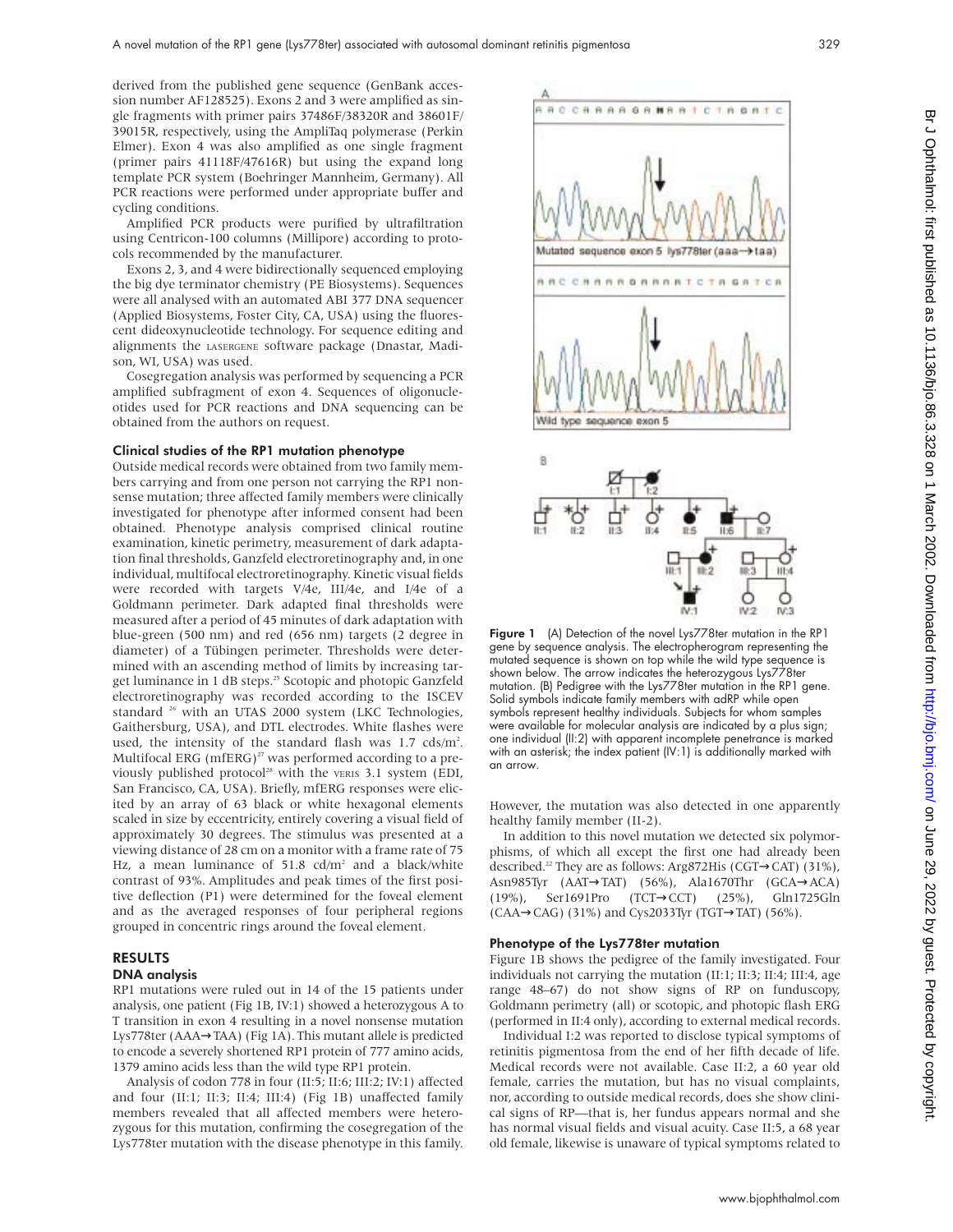

Figure 2 Phenotypic features of patient IV-1 carrying the Lys778ter mutation. Top: kinetic visual fields. Bottom left: standard ERG curves (right lane), compared to those of a normal observer (left lane). Wave forms, from top to bottom, are: scotopic isolated rod b-wave, scotopic mixed rod/cone response, photopic single flash cone response, photopic 30 Hz flicker response. Arrows indicate the peaks of b-waves or the 30 Hz flicker signals, respectively. Bottom right: fundus of the left eye showing the nasal periphery (upper photograph) and the posterior pole.

RP. However, external records reveal that, on funduscopy, she has peripheral pigmentary degeneration characteristic of RP, and that kinetic visual fields (Goldmann target III/4e) of both eyes are constricted to about 20–30 degrees. Visual acuity is 20/40 in both eyes. There is nuclear cataract and asteroid hyalosis in both eyes.

ERG records are not available for II:2 or II:5.

Case II:6, a 72 year old male, noticed peripheral vision problems as the presenting symptom at about age 45, followed by night blindness at about age 50. At that time the diagnosis of RP was established. Central visual function—that is, reading acuity, contrast sensitivity, and colour vision have been deteriorating since the last decade, mainly in the left eye.

On examination, visual acuity was 20/30 right eye and light perception left eye. Perimetry revealed only a small central island (right eye) and no comprehensive field left eye. Dark adapted final threshold tested at 6 degrees nasally in the right visual field was elevated by about 2 log units for the 500 nm, and 1 log unit for the 656 nm target. The threshold difference

between the blue-green and red target revealed residual rod function at this retinal location. On Ganzfeld ERG both rod and cone signals were within noise level. Biomicroscopy showed small lens opacities in both eyes, and typical funduscopic signs of advanced stage RP affecting all peripheral quadrants.

Case III:2, the daughter of II:6, is a 49 year old woman with a history of night blindness since about age 35, and peripheral field loss since about age 40. In the past 5 years she has experienced a rapid decline of visual acuity in both eyes.

Clinical examination disclosed a visual acuity of 20/400 in both eyes. On Goldmann perimetry there were severely constricted central islands and small field remnants in the outer temporal periphery in both eyes. The dark adapted final threshold tested at a central retinal location (2 degrees nasally right eye) showed an elevation by about 3 log units for 500 nm and 2 log units for 656 nm, and pure cone mediation evidenced by equal 500 and 656 nm thresholds. Rod and cone ERG signals were non-detectable. Biomicroscopy revealed dense asteroid hyalosis right eye and cortical cataract left eye,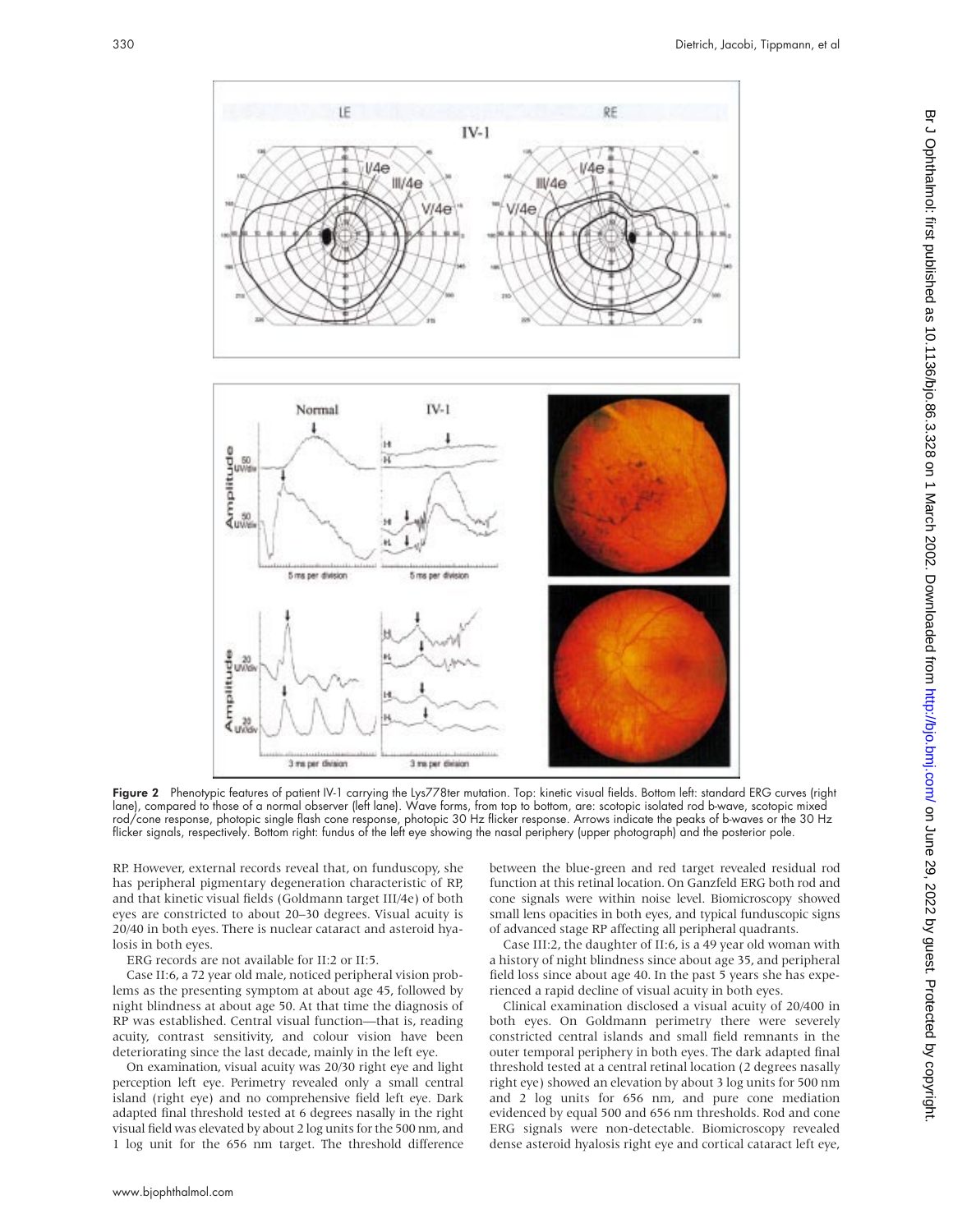

**Figure 3** Multifocal ERG of patient IV:1 (top), compared to a normal observer (bottom). The outer panels show averaged signals grouped concentrically by eccentricity (No 5 being the most peripheral group). The central panels show the trace arrays composed of 61 local retinal responses. A predilection of function loss in the macular and the temporal pericentral areas can be seen.

and fundus findings typical of advanced RP in all retinal quadrants of both eyes.

Case IV:1, the affected 22 year old son of III:1 has a history of esotropia and amblyopia right eye. He reported problems with dim light conditions and a decrease of visual acuity beginning at age 18. Peripheral visual field defects had been detected 1 year ago. Clinical evaluation revealed a visual acuity of 20/400 right eye and 20/70 left eye. Visual field was near normal to the V/4e target in the left eye, but showed depressions in the temporal, mainly the upper temporal, fields to V/4e in right eye, and to the III/4e and I/4e targets in both eyes, respectively (Fig 2). Dark adaptation final threshold, determined at 20 degrees nasally in the left visual field, was clearly rod mediated and showed only a slight elevation (0.6 log units above normal for 500 and 656 nm). On flash ERG (Fig 2), isolated rod b-waves were very small in the right, and not detectable in the left eye, scotopic mixed b-wave responses were clearly discernible from noise but markedly reduced (about 20% of the median in right eye and 10% in left eye, respectively).

Photopic cone signals (b-waves and 30 Hz flicker signals) were slightly better preserved than scotopic b-waves (about 25% of amplitude median right eye, and 20% left eye), their peak times were markedly delayed.

Multifocal ERG signals (Fig 3) were reduced all over the test field in both eyes. The topography of abnormalities paralleled the visual field findings in that amplitude losses tended to be more severe in the temporal than in the nasal fields. The smallest amplitudes were found in the macular and perimacular regions (rings 1 and 2), and amplitudes increased towards the periphery of the field. Likewise, the timing was prolonged at all eccentricities; however, the strongest delay was observed in the two most central regions, whereas the timing of the responses shortened with eccentricity, reaching near normal values at the field border of the right eye.

Biomicroscopy of anterior segments was unremarkable. Funduscopy (Fig 2) showed cystoid macular oedema in both eyes. Peripherally, vessel attenuation, RPE atrophy, and bone spicules were prominent in the nasal fundus, whereas the temporal fundi showed only slight RPE changes and barely any pigmentation.

#### **DISCUSSION**

We have analysed patients from 15 independent families showing typical clinical features of autosomal dominant RP. In previous studies all of them had been screened for mutations in the rhodopsin gene and found to be negative. Even though

mutations in the most affected gene in adRP, rhodopsin, have been excluded, we could detect only one mutation in these patients, mainly originating from Germany, when screening the entire coding region of the RP1 gene. This fact leads to the assumption that the frequency of mutations in the RP1 gene in German patients might be relatively small. The current sample size; however, is too low to draw more exact conclusions about the proportion of adRP cases that are caused by RP1 mutations.

The RP1 gene is a very long gene consisting of approximately 7 kb. Because of its enormous size and the low frequency of mutations the ratio between the effort of screening the entire gene and the probability to find a mutation seems to be quite small.

A different study<sup>20</sup> reports that mutations in the RP1 gene are clustered in a small region in exon 4 spanning codon 650 to 796. The novel Lys778ter mutation localises inside this mutation cluster region. But recently other studies have found mutations outside this critical segment and have therefore proposed to extend the region of mutational screening.<sup>22 23</sup> In conclusion we suggest to analyse an interval spanning from codons 500 to 1053.

The phenotype in the Lys778ter family shows a few features that deserve to be mentioned and may help to define common characteristics of RP1 mutation phenotypes.

First of all, there is considerable variation of disease expression, as to subjective onset of symptoms (range: age 18 up to "asymptomatic" at age 68) and clinical disease. Fundus findings and peripheral visual field loss typical of RP were observed at the earliest in 22 year old patient IV:1. The other extreme is 60 year old patient II:2, who on the basis of the clinical findings available might be classified as a case of non-penetrance. It cannot be excluded, however, that this latter patient would have shown minimal disease expression on ERG testing. Jacobson e*t*  $al^{22}$  found slight reductions in rod ERG maximum amplitude in clinically otherwise normal heterozygote carriers of the RP1 Arg677ter mutation. Variation of disease expression, including cases of non-penetrance, has been reported before among RP1 families<sup>10 20</sup> and could also be observed in a larger sample of patients carrying the same Arg677ter mutation,<sup>22</sup> thus emerging as a typical feature of RP1 associated RP.

Despite the variability of disease severity displayed among carriers of the Lys778ter mutation attempts can be made to describe general features of the phenotype. Onset of symptoms did not occur before adulthood. Night blindness, if the presenting symptom, did precede visual field problems by only a few years. In comparison, a number of adRP phenotypes caused by rhodopsin mutations have earlier, childhood, onset